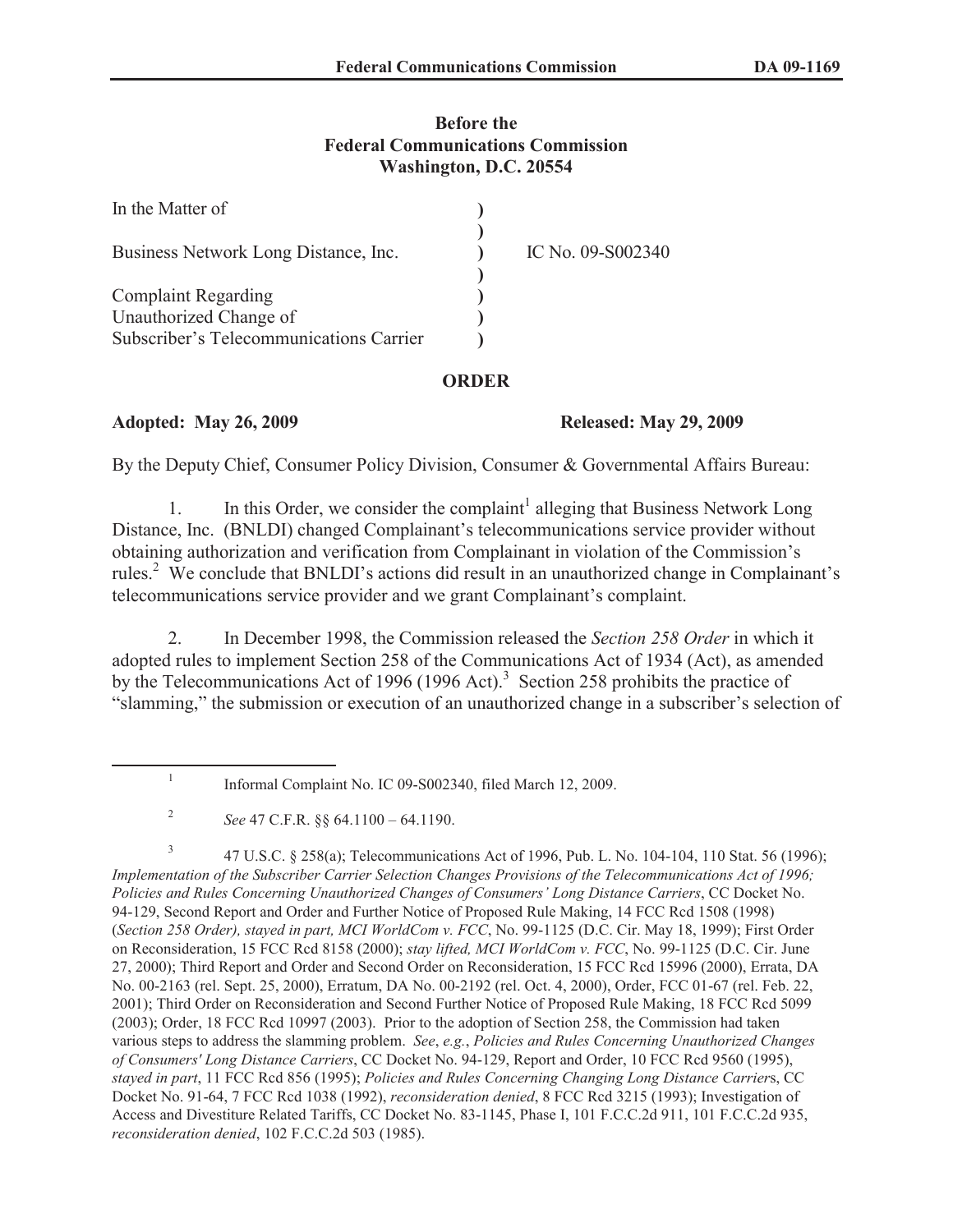a provider of telephone exchange service or telephone toll service.<sup>4</sup> In the *Section 258 Order*, the Commission adopted aggressive new rules designed to take the profit out of slamming, broadened the scope of the slamming rules to encompass all carriers, and modified its existing requirements for the authorization and verification of preferred carrier changes. The rules require, among other things, that a carrier receive individual subscriber consent before a carrier change may occur.<sup>5</sup> Pursuant to Section 258, carriers are absolutely barred from changing a customer's preferred local or long distance carrier without first complying with one of the Commission's verification procedures.<sup>6</sup> Specifically, a carrier must: (1) obtain the subscriber's written or electronically signed authorization in a format that meets the requirements of Section 64.1130; (2) obtain confirmation from the subscriber via a toll-free number provided exclusively for the purpose of confirming orders electronically; or (3) utilize an independent third party to verify the subscriber's order.<sup>7</sup>

3. The Commission also has adopted liability rules. These rules require the carrier to absolve the subscriber where the subscriber has not paid his or her bill. In that context, if the subscriber has not already paid charges to the unauthorized carrier, the subscriber is absolved of liability for charges imposed by the unauthorized carrier for service provided during the first 30 days after the unauthorized change.<sup>8</sup> Where the subscriber has paid charges to the unauthorized carrier, the Commission's rules require that the unauthorized carrier pay 150% of those charges to the authorized carrier, and the authorized carrier shall refund or credit to the subscriber 50% of all charges paid by the subscriber to the unauthorized carrier.<sup>9</sup> Carriers should note that our actions in this order do not preclude the Commission from taking additional action, if warranted, pursuant to Section 503 of the Act.<sup>10</sup>

4. We received Complainant's complaint on March 12, 2009, alleging that Complainant's telecommunications service provider had been changed to BNLDI without Complainant's authorization. Pursuant to Sections 1.719 and 64.1150 of our rules,<sup>11</sup> we notified

4 47 U.S.C. § 258(a).

5 *See* 47 C.F.R. § 64.1120.

7 *See* 47 C.F.R. § 64.1120(c). Section 64.1130 details the requirements for letter of agency form and content for written or electronically signed authorizations. 47 C.F.R. § 64.1130.

8 *See* 47 C.F.R. §§ 64.1140, 64.1160. Any charges imposed by the unauthorized carrier on the subscriber for service provided after this 30-day period shall be paid by the subscriber to the authorized carrier at the rates the subscriber was paying to the authorized carrier at the time of the unauthorized change. *Id.*

9 *See* 47 C.F.R. §§ 64.1140, 64.1170.

<sup>10</sup> *See* 47 U.S.C. § 503.

<sup>11</sup> 47 C.F.R. § 1.719 (Commission procedure for informal complaints filed pursuant to Section 258 of the Act); 47 C.F.R. § 64.1150 (procedures for resolution of unauthorized changes in preferred carrier).

<sup>6</sup> 47 U.S.C. § 258(a).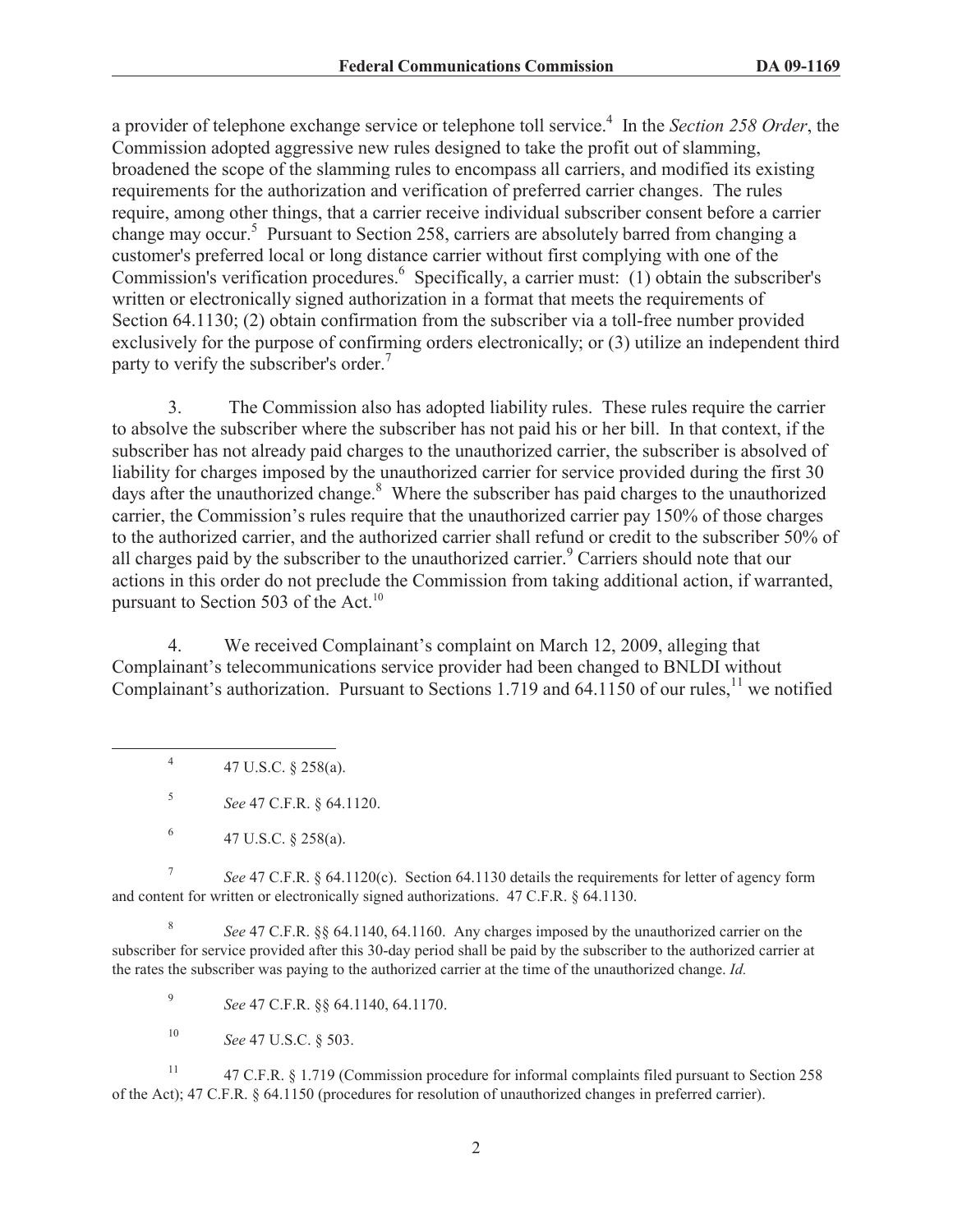BNLDI of the complaint and BNLDI responded on April 16, 2009.<sup>12</sup> BNLDI states that authorization was received through third party verification (TPV). We have reviewed the TPV submitted by BNLDI with its response. Section 258(a) of the Communications Act of 1934 (Act), as amended by the Telecommunications Act of  $1996<sup>13</sup>$  provides that, "no telecommunications carrier shall submit or execute a change in subscriber's selection of a provider of telephone exchange service or telephone toll service *except in accordance with such*  verification procedures as the Commission shall prescribe.<sup>14</sup> Section 64.1120(c)(3)(iii) of the Commission's rules specifically requires that all third party verifiers "elicit, at a minimum the identity of the subscriber, [and] confirmation that the person on the call is authorized to make the *carrier change*….".<sup>15</sup> BNLDI did not satisfy this procedural requirement when its verifier asked whether the person on the call was "authorized by the telephone account owner to make changes to and/or incur charges on this telephone account."<sup>16</sup> A "yes" response by the person on the call does not provide clear and convincing evidence confirming that such person was "authorized to make the carrier change" because the person on the call could have been confirming authorization only for incurring charges. The possibility of the person on the call only confirming authorization to incur charges would not meet the specific procedural requirement that the third party verifier "confirm that the person on the call is authorized to make the carrier change."<sup>17</sup> Accordingly, we grant Complainant's complaint. We find that BNLDI has failed to produce clear and convincing evidence of a valid authorized carrier change by the Complainant.<sup>18</sup> Therefore, we find that BNLDI's actions resulted in an unauthorized change in Complainant's telecommunications service provider and we discuss BNLDI's liability below.<sup>19</sup>

5. BNLDI must remove all charges incurred for service provided to Complainant for the first thirty days after the alleged unauthorized change in accordance with the Commission's

<sup>15</sup> 47 C.F.R. § 64.1120(c)(3)(iii).

<sup>16</sup> See Reduced Rate Long Distance, LLC, 24 FCC Rcd 2496 (2009). In that Order on Reconsideration, CGB upheld a Division order which stated that a TPV which confirmed that the person on the call was authorized to make changes "and/or" incur charges did not satisfy the Commission's explicit procedural requirement that the verification elicit a confirmation that the person on the call is authorized to make the carrier change.

<sup>18</sup> *See* 47 C.F.R. § 64.1150(d).

<sup>19</sup> If Complainant is unsatisfied with the resolution of this complaint, Complainant may file a formal complaint with the Commission pursuant to Section 1.721 of the Commission's rules, 47 C.F.R. § 1.721. Such filing will be deemed to relate back to the filing date of Complainant's informal complaint so long as the formal complaint is filed within 45 days from the date of this order is mailed or delivered electronically to Complainant. *See* 47 C.F.R. § 1.719.

<sup>&</sup>lt;sup>12</sup> BNLDI's Response to Informal Complaint No. IC 09-S002340, received April 16, 2009.

<sup>13</sup> 47 U.S.C. § 258(a); Telecommunications Act of 1996, Pub. L. No. 104-104, 110 Stat. 56 (1996).

<sup>14</sup> *See* 47 U.S.C. § 258(a).

<sup>17</sup> *See id.*